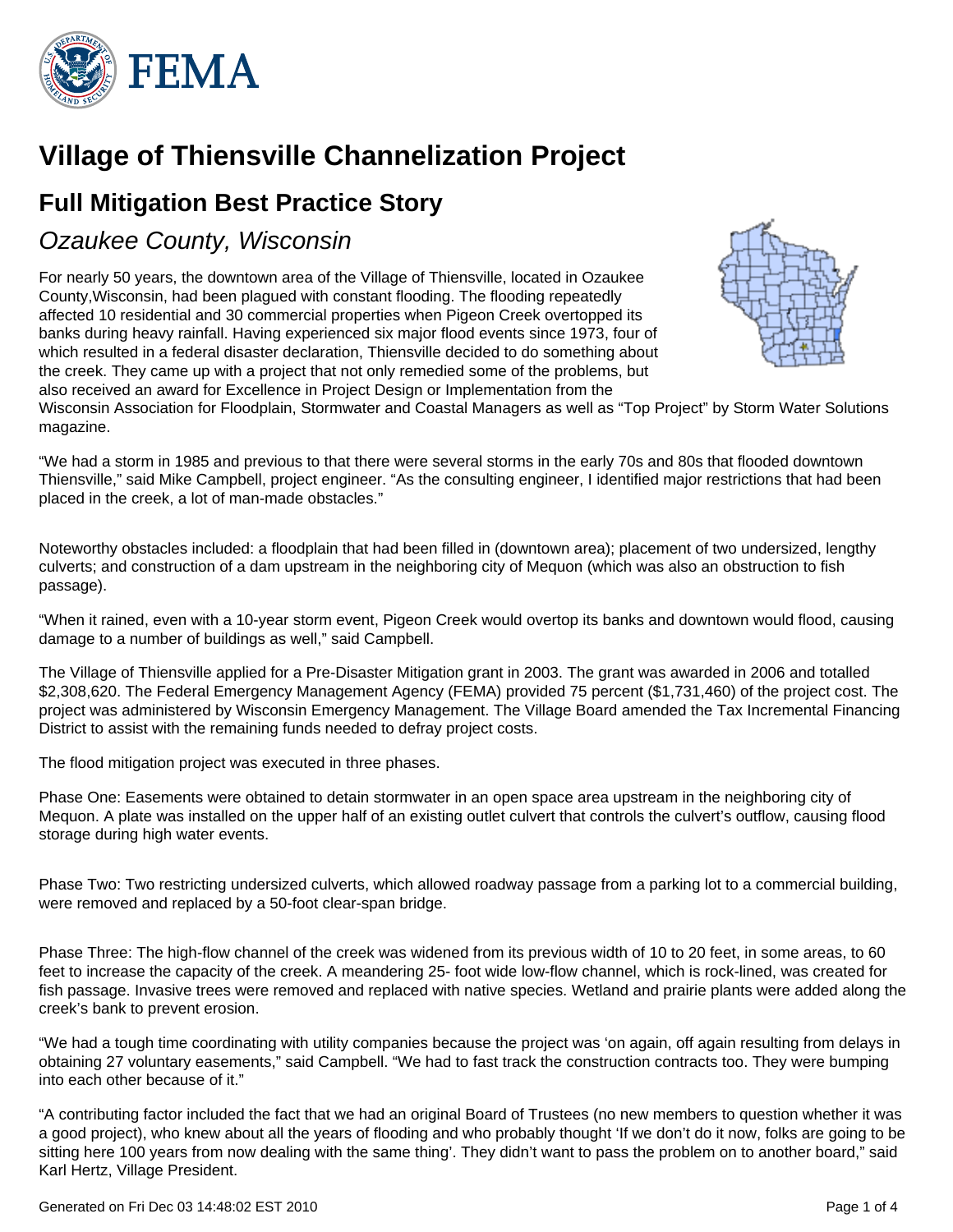According to Andrew LaFond, Director of Public Works, the Village has had three flood events in 2010 that would have normally caused road closures and property damage in the downtown area. That did not occur due partly to the successful completion of the project.

"Water flows from two directions into Pigeon Creek, northeast and northwest and it all collects in about a block and a half before Pigeon Creek gets to the Milwaukee River," said Hertz. "This project took care of the northwest water. We have executed two or three projects over the years to handle the northeast flow, including securing funding for the construction of detention ponds, one of which is located in the city of Mequon." Thiensville had previously received a FEMA grant through the Hazard Mitigation Grant Program to construct one of the detention ponds

Hertz credits the Village Administrator, Dianne Robertson, for her resourcefulness in securing grants for project funding.

Heralded as a great mitigation measure, the project fostered other positive outcomes including partnerships with an association, in neighboring city, Mequon, for flood storage; private property owners who provided easements for the project; and the coordination of other agencies such as the Department of Natural Resources. It also had a positive effect for fish habitat.

"Would we do it again? Yes we would. We had an end goal in mind; however, it required a coordinated effort to make sure all critical steps were followed," said Campbell. "I'm glad it's done. There were a lot of road blocks, but the project is functional and it's also beautiful. It gave Pigeon Creek a totally new look. The end result of the project will remove approximately 20 percent of the properties from the floodplain, which will greatly aid in redevelopment efforts," added Robertson.

#### **Activity/Project Location**

.

| Geographical Area: Single County in a State |
|---------------------------------------------|
| FEMA Region: Region V                       |
| State: Wisconsin                            |
| County: Ozaukee County                      |
| City/Community: Thiensville                 |
|                                             |

#### **Key Activity/Project Information**

|                                             | Sector: Public                                |
|---------------------------------------------|-----------------------------------------------|
| Hazard Type: Flooding                       |                                               |
| Activity/Project Type: Flood Control        |                                               |
| Activity/Project Start Date: 08/2006        |                                               |
| Activity/Project End Date: 11/2010          |                                               |
|                                             | Funding Source: Pre-Disaster Mitigation (PDM) |
|                                             | Funding Recipient: Local Government           |
| Application/Project Number: EMC-2004-PC-001 |                                               |

**Activity/Project Economic Analysis**

Cost: **\$3,165,244.00 (Actual)**

Non FEMA Cost: **1433784**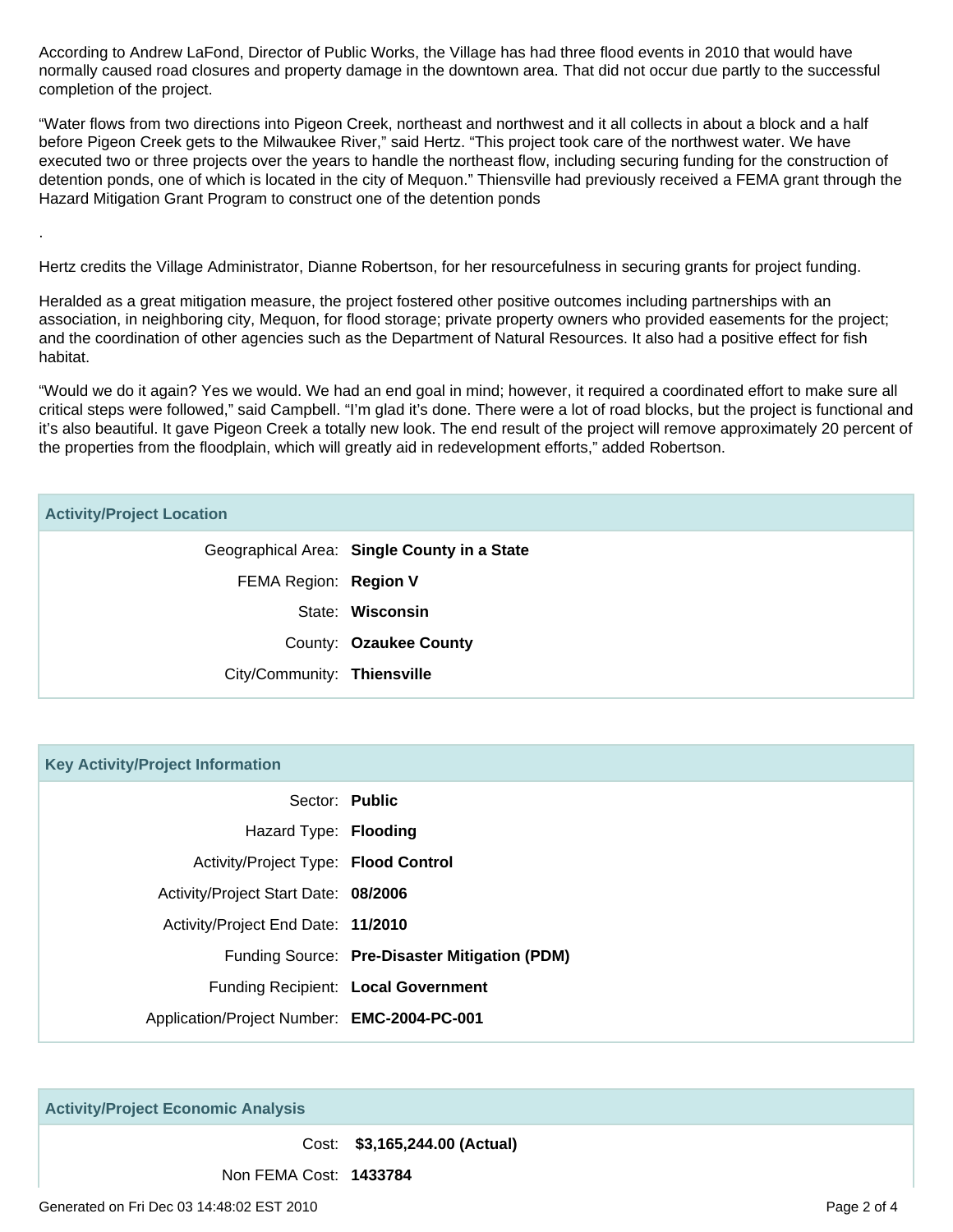#### **Activity/Project Disaster Information**

Mitigation Resulted From Federal Disaster? **No**

Value Tested By Disaster? **Yes**

Tested By Federal Disaster #: **1944 , 10/21/2010**

Repetitive Loss Property? **Unknown**

#### **Reference URLs**

Reference URL 1: **http://www.village.thiensville.wi.us/**

#### **Main Points**

No Main Points were entered.



June 13, 2008 flood in downtown area of Village of Thienville. Flood caused damage to residential and commercial properties.



clear span bridge that replaced culverts that were too small to provide adequate water flow